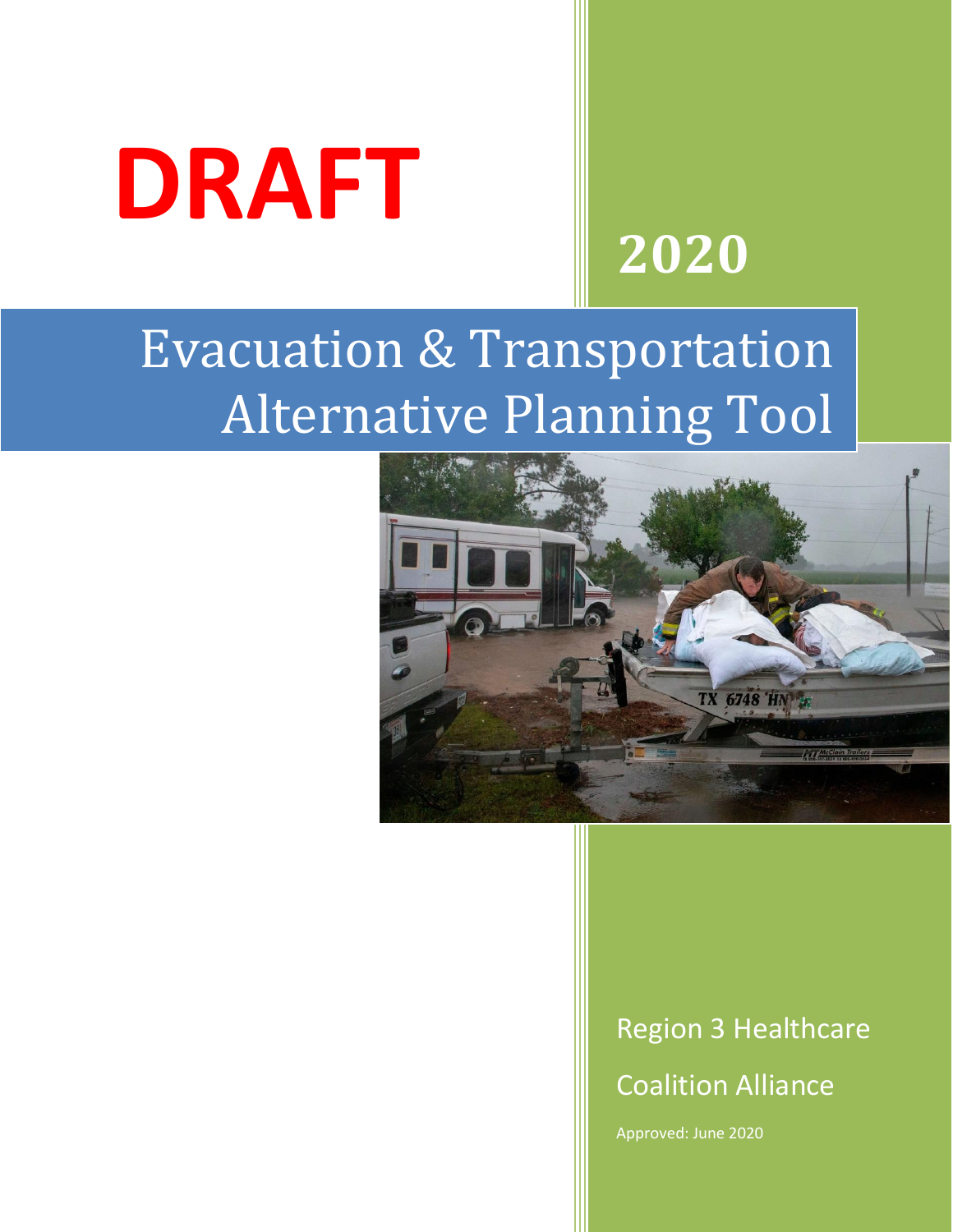### Executive Summary

The intent of this project is to develop a medical patient evacuation and transportation alternative tool and include a summary describing the process of developing the plan. At a minimum, it will include an inventory of transportation assets available in the region. Additionally, a listing of non-traditional transportation assets, including contact information and deployment requirements should be included. The accepted end-goal is to create a tool that lists available transportation assets, both conventional or unconventional that may be used by local emergency management and ESF-8 during the most devastating of catastrophes, a local emergency or a medical surge exercise.

NEFRC engaged Critical Integrated Solutions (CIS) to take on this project with the initial meeting on 18 December 2019. A strategy was outlined, emergency managers and the Northeast Healthcare Coalition (NEFHCC), North Central Healthcare Coalition (NCFHCC) and Coalition for Health and Medical Preparedness (CHAMP) were addressed or interviewed for project advisement and best practices. The CIS team adjusted strategy to include electronic surveying the above healthcare coalitions in addition to coalitions that fell into a 200 miles of the notional center point of the three above coalitions and Gainesville being the center point. The prevailing thought centered on resources that could be potentially moved into the area within four hours of a sudden unanticipated disaster (low frequency/high impact).

The year of 2020 brought on another type of low frequency/high impact emergency, Corona Virus -19 (COVID-19). According to the CDC "COVID-19 is caused by a coronavirus. Coronaviruses are a large family of viruses that are common in people and many different species of animals, including camels, cattle, cats, and bats. Rarely, animal coronaviruses can infect people and then spread between people such as with [MERS-CoV,](https://www.cdc.gov/coronavirus/mers/index.html) [SARS-CoV,](https://www.cdc.gov/sars/index.html) and now with this new virus (named SARS-CoV-2)."

#### COVID-19 Cases in the U.S.



Although the outbreak began in China, it quickly moved into Europe and South Korea and now, the United States. Officially a pandemic, COVID-19 has had rising impacts on the medical community and resources including the NEFHCC, NCFHCC and CHAMP.

Due to the onset of COVID-19 and strain it has placed on the medical community, the continuance of the NFRC Transportation and evacuation Planning Tool has been discontinued for the purposes of focusing energy on the response to COVID-19. This executive summary report and associated documents are provided so that when this heavily needed (per interviews) project continues, this document will serve as a launch point for continuity of efforts.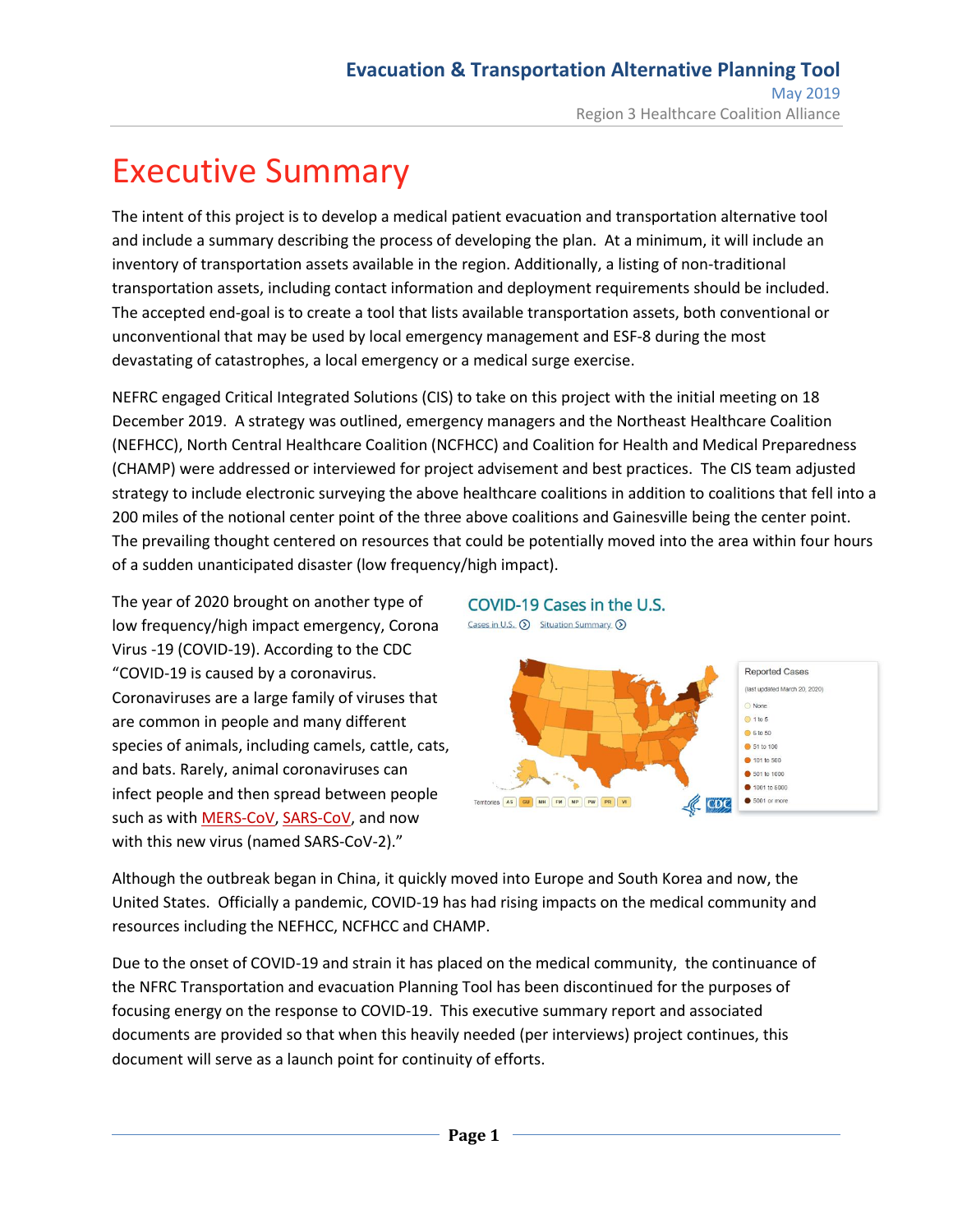## Project Purpose

Requirements from the NEFRC's contract with the Florida Department of Health Contract:

Develop an evacuation and transportation alternative plan and include a summary describing the process of developing the plan. Submit the evacuation and transportation alternative plan to Coalition's board for review and approval.

**Primary Emergency Medical Transport Resources** 

> **Secondary Emergency Medical Transport Resources**

The project strategy evolved based on follow-on meetings with NEFRC and Critical Integrated Solutions (vendor), whereas a "tool" such as an excel spreadsheet would better serve NEFRC healthcare coalition members.

**Tertiary Emergency Medical Transport Resourse** 

The intent of this project is to develop an evacuation and transportation alternative tool and include a summary describing the process of developing the tool. At a minimum, it will include an inventory of transportation assets available in the region. Additionally, a listing of nontraditional transportation assets, including contact information and deployment requirements should be included. Th accepted end-goal is to create a tool that lists available transportation assets, both conventional or unconventional that may be used by healthcare coalition members during the most devastating of catastrophes, a local emergency or a medical surge exercise.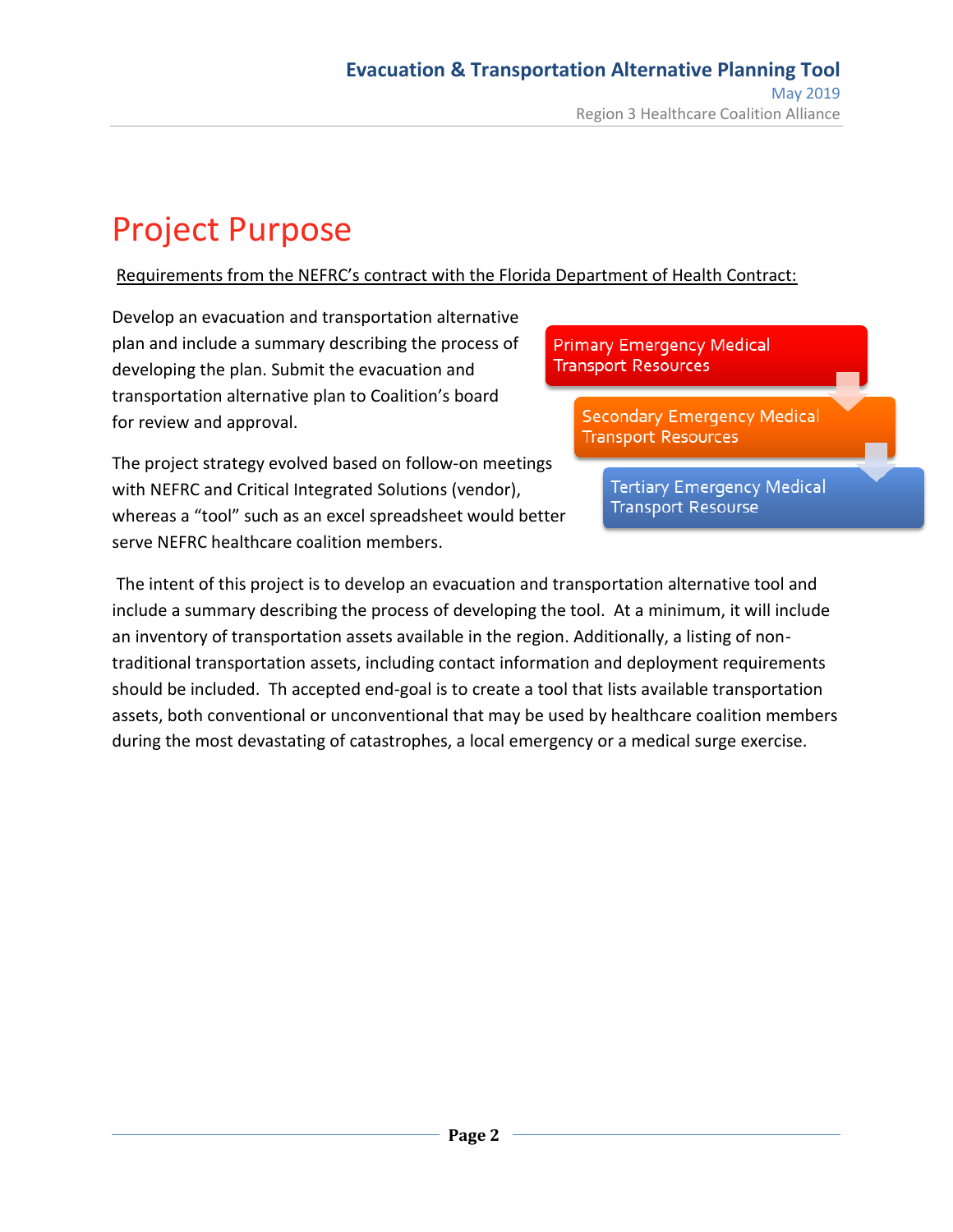#### **Evacuation & Transportation Alternative Planning Tool**

May 2019 Region 3 Healthcare Coalition Alliance

#### Project Phase 1 – Data Gathering Process

#### COUNTY EMERGENCY MANAGERS INTERVIEWED

Phase 1 was characterized by interviewing all county emergency managers as both an introduction to what the project entailed and to seek out their thought and comments on the project that would allow for the collection of evacuation plans, transportation resource data from county/coalition/regional transportation inventory – air, land, water.

During this period the team conducted research to confirm existing inventory plus began research on non-traditional resources.

Overall impression from emergency managers were that they were enthusiastic over the project, understood the potential of transportation shortage potential and were pleased to be part of the process



NASSAU BAKER CLAY ST. JOHNS FLAGLER HAMILTON COLUMBIA SUWANNEE LAFAYETTE LEVY **GILCHRIST** UNION ALACHUA **BRADFORD** MARION DIXIE DUVAL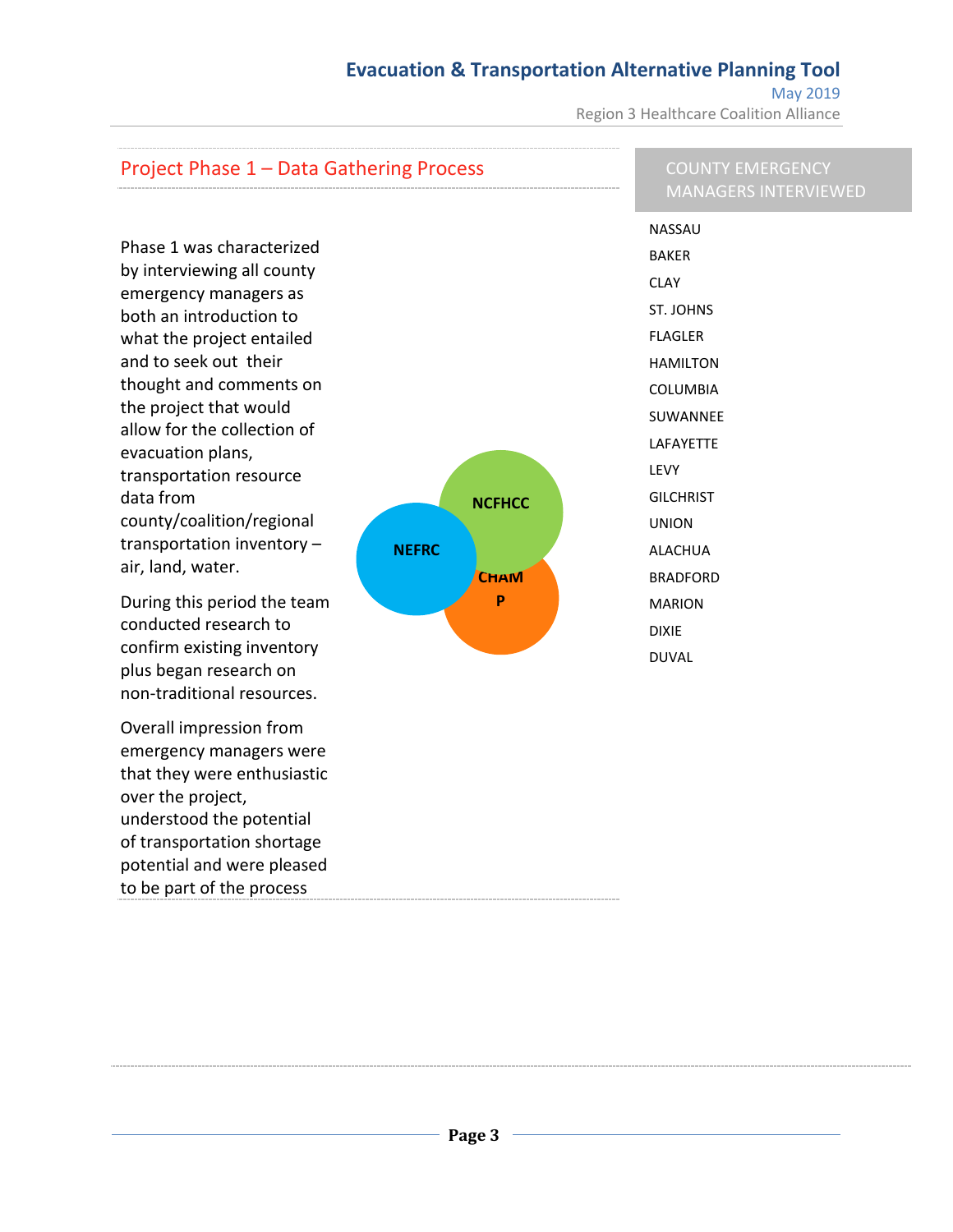#### Project Phase 2 – Coalition Meetings and Data Collection and Analysis

During this period team members were able to attend either the regularly scheduled healthcare coalition general membership or executive board meetings where they provided a briefing on the project and how their memberships could help identify primary, alternate or tertiary emergency ad-hoc medical transportation resources. These meetings were well attended. Team members provided contact information to coalition members so they could provide transportation asset information following the meeting. It was during these meetings that the suggestion of sending out a survey to the coalition membership came forth.



#### Project Phase 3 – Develop Strategy and Write Draft

CIS began looking at the data and the best way to capture and more importantly, the best and easiest format for the end user. The team then designed and developed the Emergency Transportation & Evacuation Inventory tool. The tool is based upon the Microsoft Excel platform and is searchable in variety of ways including asset type, coalition, county, etc. This tool has been accepted by the NEFRC as the draft plan format moving forward.

|                                                         | <b>Emergency Transportation &amp; Evacuation Inventory Tool</b><br>िलिल मान <b>्</b> दार<br><b>FLORIDA</b><br><b>REGIONAL</b> |                                                   |                   |                                                                                                                                                                                      |                                                      |                                               |                                      |                       |                                                 |                                    |                                                |                       |                     |                                  |                               |                  |
|---------------------------------------------------------|-------------------------------------------------------------------------------------------------------------------------------|---------------------------------------------------|-------------------|--------------------------------------------------------------------------------------------------------------------------------------------------------------------------------------|------------------------------------------------------|-----------------------------------------------|--------------------------------------|-----------------------|-------------------------------------------------|------------------------------------|------------------------------------------------|-----------------------|---------------------|----------------------------------|-------------------------------|------------------|
| <b>Ground</b><br>$(G)$ , Air<br>$(A)$ .<br>Water<br>(W) | <b>Asset Type</b><br>$\mathbf{v}$                                                                                             | <b>Patient</b><br><b>Capacity</b><br>$\mathbf{v}$ | <b>Capability</b> | <b>Description</b><br>ы                                                                                                                                                              | Medic On-<br>Board (Y/N)<br>$\vert \mathbf{v} \vert$ | <b>Quantity</b> in<br><b>Stock</b><br>$\cdot$ | Coalition                            | Location/County<br>۰H | <b>Response</b><br>Time (hours)<br>$\mathbf{v}$ | Agreement<br>in Place?<br>Y/N<br>÷ | Contract<br>Needed?<br>$\overline{\mathbf{v}}$ | <b>Funded By</b><br>v | Provider<br>$\cdot$ | <b>Request</b><br><b>Process</b> | Contact<br>POC &<br>Alternate | Phone            |
| G                                                       | <b>BLS Ambulance</b>                                                                                                          | $\mathcal{D}$                                     |                   | 1. Basic ventilation and<br>airway equipment<br>2. Immobilization<br>devices<br>3 Automatic External<br>Defibrillator (AED)<br>4. Dressings and<br>bandages<br>5. Patient restraints |                                                      | 25                                            | Coalition (NEFHCC,<br>NCFHCC, CHAMP) | Jacksonville          | 0.5                                             | N                                  | Y/N                                            | <b>HCC</b>            |                     |                                  | Joey Bag of<br>Doughnuts      | $(XXX)$ 999-0000 |

The strategy evolved from what the tool would look like, what resources (air, land, water) would be considered, to what a reasonable response time for emergency transportation resources to respond to any given area within the NEFRC's area of responsibility. Gainesville was selected as the notional center point of the three coalitions (CHAMP, NEFHCC, NCFHCC) and a 200-mile radius was established as a reasonable response zone. In the graphic below, the inner circle represents 200-miles. As can be seen, this radius crossed many jurisdictional lines including a small portion of Alabama and Georgia.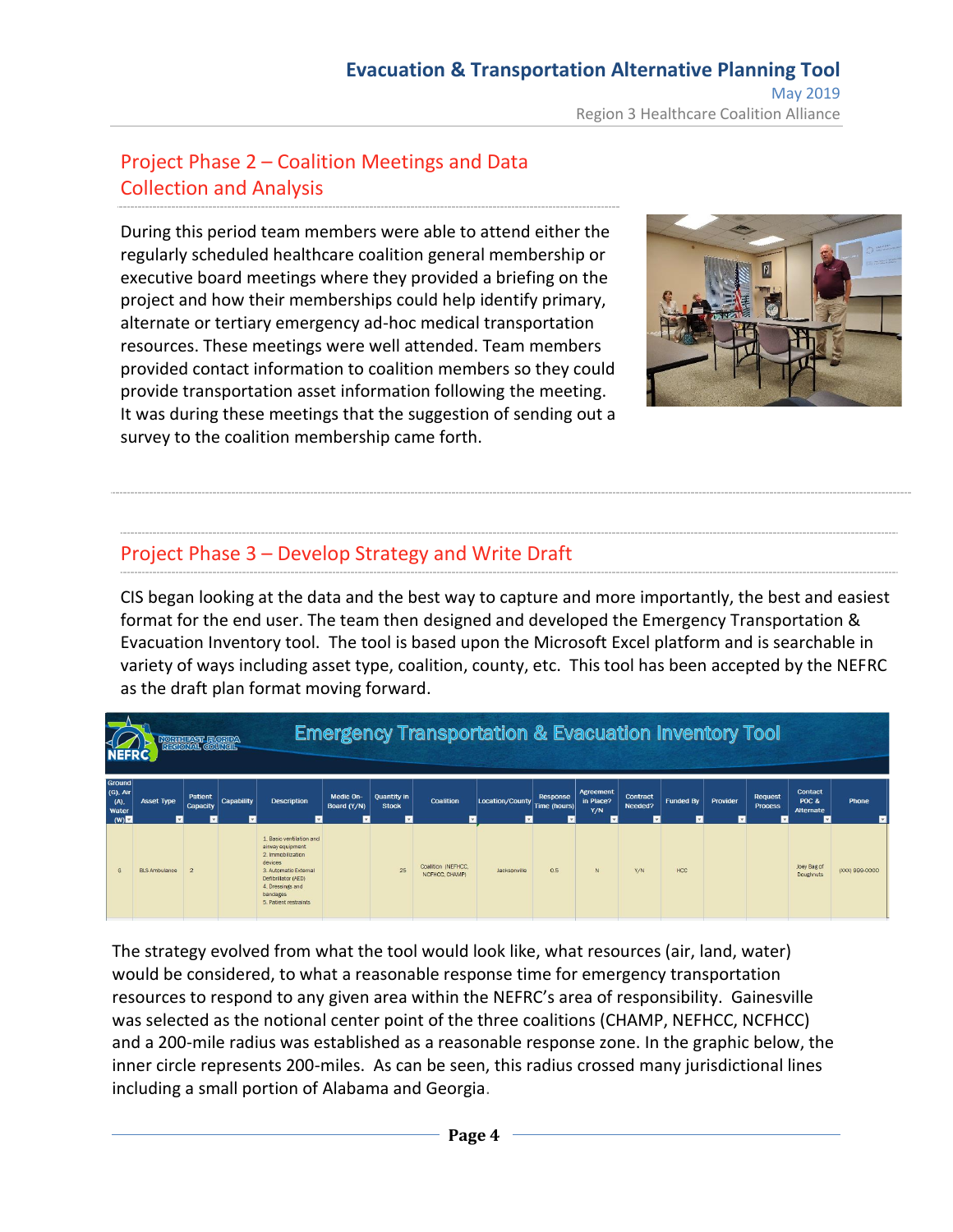#### **Evacuation & Transportation Alternative Planning Tool** May 2019

Region 3 Healthcare Coalition Alliance



The suggestion of utilizing surveys was further discussed and accepted as the most likely avenue of collecting the data needed to provide the best tool for the coalitions. Two surveys were developed, one targeting the three coalitions that the NEFRC represents and would ask about primary, alternate and tertiary resources, that could, during an emergency be converted to patient transportation. The second survey was written for all other healthcare coalitions inside the 200-mile radius, with an initial focus on their willingness to share coalition member owned (primary) resources, asset type, points of contact, etc.

A final consideration to be determined is identifying who has access to the tool and protocols required when requesting assistance from outside healthcare coalitions. A recommendation to control contents of the tool is having a written memorandum of understanding that outlines when the memorandum can be enacted and by who, who must be notified prior to requesting resources (emergency management, HCC executive board), and under what conditions it can be enacted.

#### Phase 4 – Finalize Strategy, Submit Final Emergency Transportation & Evacuation Tool

The Northeast Florida Regional Council and the Critical Integrated Solutions team had finalized the strategy, developed the Emergency Transportation and Evacuation Tool, drafted surveys and were ahead of the game schedule wise, the project has been postponed due to the COVID-19 pandemic.

#### Closing Comments and Moving Forward

Due to the overwhelming response and protective actions required of healthcare coalition members, completing this project would be an undue burden on the membership at this time. The feedback received by emergency management and coalitions were overwhelmingly positive. We discovered that, in general, there is no county that, in general, has an evacuation plan and a cursory look multiple contracts are tied to limited to a short list of contractors. This may prove to be problematic. Formal agreements, memorandums of